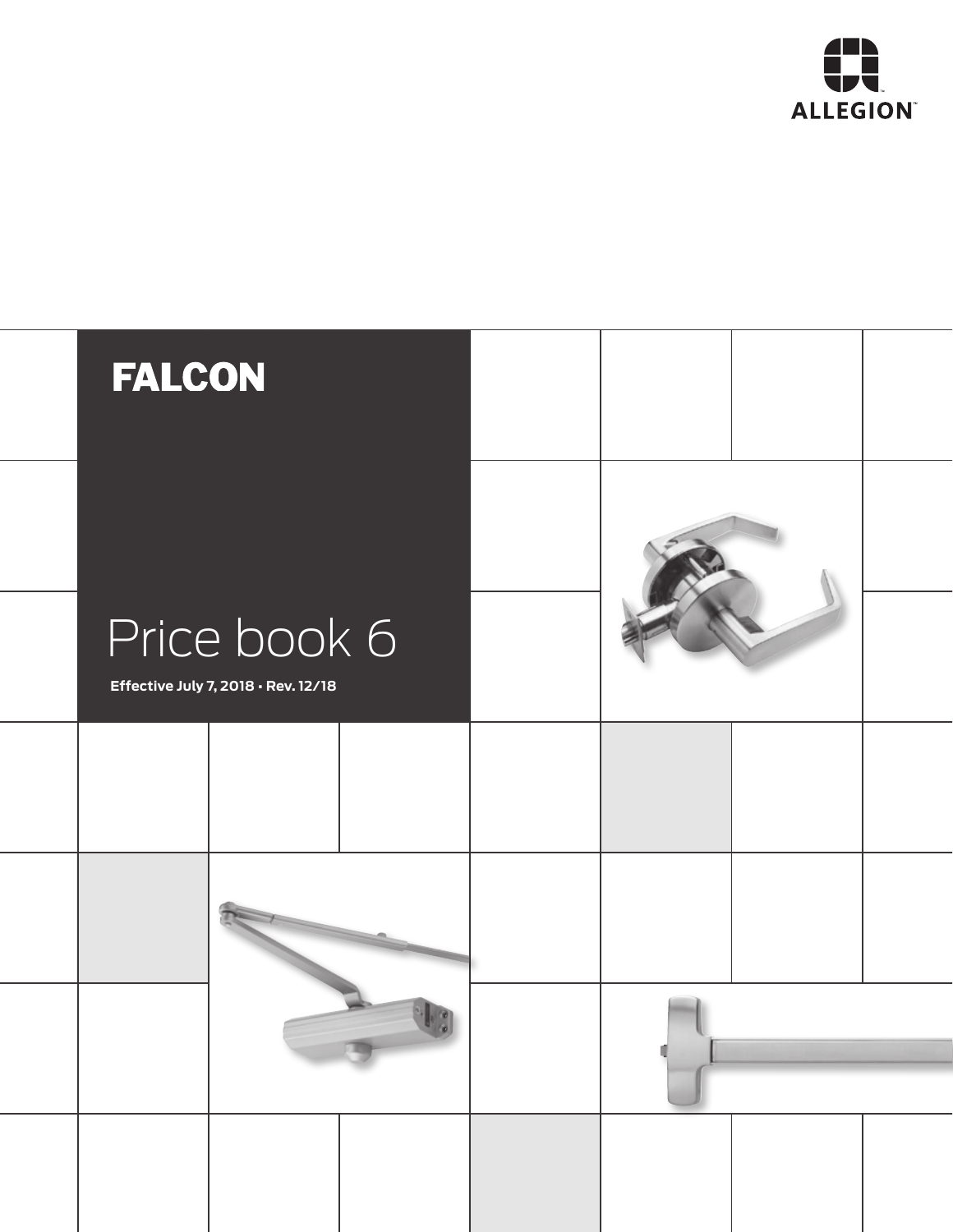# **SC60/SC60A Series** Light-Medium Duty

| <b>Model</b>      | Arm Type          | <b>Shipping Weight</b> | AL (689)<br>DKB (695)<br>BR (696)<br><b>MTBK (622)</b> <sup>1</sup> |
|-------------------|-------------------|------------------------|---------------------------------------------------------------------|
| <b>SC61/SC61A</b> | <b>RwPA</b>       |                        | 166                                                                 |
| <b>SC61/SC61A</b> | <b>HwPA</b>       |                        | 189                                                                 |
| <b>SC61/SC61A</b> | <b>HDPA</b>       |                        | 189                                                                 |
| <b>SC61/SC61A</b> | <b>DS</b>         | 9                      | 209                                                                 |
| <b>SC61/SC61A</b> | DSHO <sup>1</sup> | 9                      | 232                                                                 |
| <b>SC61/SC61A</b> | SS <sup>1</sup>   | 9                      | 276                                                                 |
| <b>SC61/SC61A</b> | SSHO <sup>1</sup> | 9                      | 294                                                                 |
|                   |                   |                        |                                                                     |



SC60/60A Series

**REFERENCE NOTES:**<br>1) SC61 HD, DS/HO, SS, and SS/HO are not available in matte black. All other matte black will transition to SC60A in Q3 of 2017.<br>2) SC6I/SC61A ships standard as LESS cover.<br>3) SC6I/SC61A is fully adjusta

## **Closer Options**

| <b>Suffix</b> | <b>Description</b> | <b>List Adder</b>        |
|---------------|--------------------|--------------------------|
| <b>SLIM</b>   | <b>SLIM Cover</b>  | $\overline{\phantom{0}}$ |

# **Closer Parts and Accessories**

| <b>Model</b>             | <b>Description</b>                                                                         | <b>Shipping</b><br>Weight | List |              |
|--------------------------|--------------------------------------------------------------------------------------------|---------------------------|------|--------------|
| SC61/SC61A-3071          | <b>Standard Cylinder</b>                                                                   | 9                         | 103  |              |
| <b>SC61-3071DEL</b>      | Delay Cylinder <sup>1</sup>                                                                | 9                         | 137  |              |
| <b>SC60/SC60A-72</b>     | Slim Cover                                                                                 | $\overline{\phantom{a}}$  | 123  |              |
| SC60/SC60A-3077/PA       | Regular Arm w/PA Bracket                                                                   | 3                         | 64   |              |
|                          | SC60/SC60A-3049/PA Hold Open Arm w/PA Bracket                                              | 3                         | 87   | Ø            |
| SC60/SC60A-3077HD        | Heavy Duty Parallel Arm <sup>1</sup>                                                       | 3                         | 87   |              |
| <b>SC60/SC60A-3077DS</b> | Dead Stop Parallel Arm                                                                     | 5                         | 106  |              |
| SC60/SC60A-3049DS        | Hold Open Dead Stop Parallel Arm <sup>1</sup>                                              | 5                         | 129  |              |
| SC60/SC60A-3077SS        | Spring N Stop Arm <sup>1</sup>                                                             | 5                         | 173  |              |
| SC60/SC60A-3049SS        | Hold Open Spring N Stop Arm <sup>1</sup>                                                   | 5                         | 192  |              |
| <b>SC60/SC60A-18</b>     | Mounting Plate - Top Jamb                                                                  | $\overline{2}$            | 33   |              |
| <b>SC60/SC60A-18PA</b>   | Mounting Plate - Push Side                                                                 | $\overline{2}$            | 33   |              |
| SC60/SC60A-30            | Cush Shoe Support                                                                          |                           | 21   |              |
| SC60/SC60A-61            | <b>Blade Stop Spacer</b>                                                                   |                           | 24   |              |
| <b>SC60/SC60A-62A</b>    | <b>Offset Auxiliary Shoe</b>                                                               | $\mathbf{1}$              | 28   |              |
| 043156626427             | SC60A Standard Screw Pack AL Finish replacing 42824                                        |                           | 10   | $\mathbf{0}$ |
| 043156626465             | SC60A Standard Screw Pack DKB Finish replacing 42833                                       |                           | 10   |              |
| 043156626441             | SC60A Standard Screw Pack BR Finish replacing 42840                                        |                           | 10   |              |
| 043156626434             | SC60A/80A Screw Pack for Affixed Parallel Arm Shoe (AL)<br>- in addition to 043156626427   |                           | 10   |              |
| 043156626472             | SC60A/80A Screw Pack for Affixed Parallel Arm Shoe (DKB)<br>- in addition to 043156626465  |                           | 10   |              |
| 043156626458             | SC60A/80A Screw Pack for Affixed Parallel Arm Shoe (BR)<br>$-$ in addition to 043156626441 |                           | 10   |              |
| 043156618422             | SC60A/80A PINION CAP (AL)                                                                  |                           | 6    |              |
| 043156618446             | SC60A/80A PINION CAP (DKB)                                                                 |                           | 6    |              |
| 043156618439             | SC60A/80A PINION CAP (BR)                                                                  |                           | 6    |              |
| 43924                    | SC60/80/90 PINION CAP (MTBK)                                                               |                           | 6    |              |
|                          |                                                                                            |                           |      |              |







SC60A-18PA



Surface Mount /<br>Mechanical

**CLOSERS** 

**REFERENCE NOTES:**<br>1) SC61 delay action, HD, DS/HO, SS, and SS/HO arms are not available in matte black.<br>2) Delay Action will transition to SC61A end of 2017.<br>3) Matte Black finish will transition to SC61A in Q3 2017.<br>4) M

 **Prices subject to change without notice**

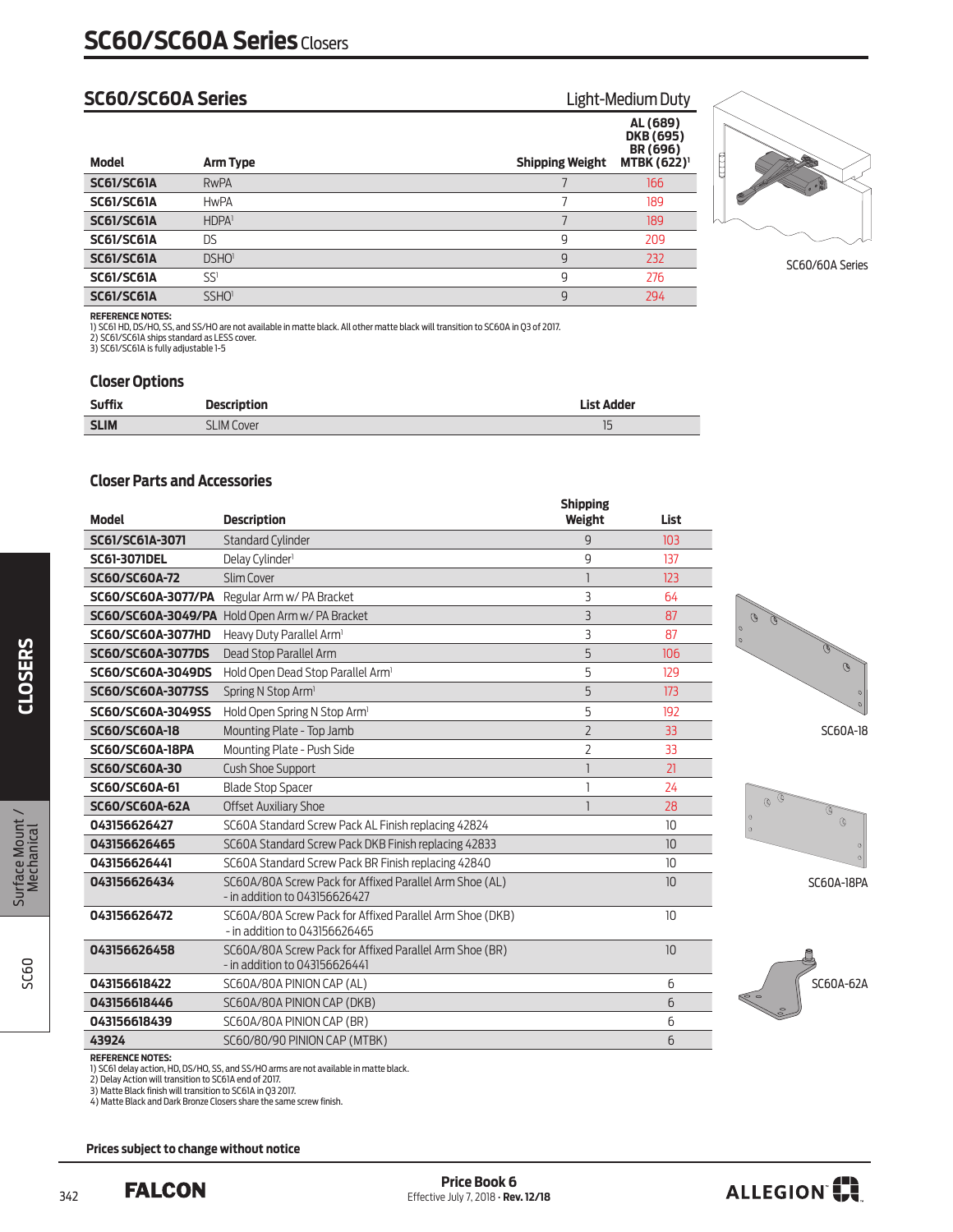# Closers **SC70/SC70A Series**

# **SC70/SC70A Series Heavy Duty**

| <b>Model</b>      | <b>Arm Type</b>   | <b>Shipping Weight</b> | AL (689)<br>DKB (695)<br>BR(696)<br><b>MTBK (622)</b> <sup>1</sup> |
|-------------------|-------------------|------------------------|--------------------------------------------------------------------|
| <b>SC71/SC71A</b> | <b>RwPA</b>       | 10                     | 327                                                                |
| <b>SC71/SC71A</b> | <b>HwPA</b>       | 10                     | 350                                                                |
| <b>SC71/SC71A</b> | <b>HDPA</b>       | 11                     | 350                                                                |
| <b>SC71/SC71A</b> | FA <sup>1</sup>   | 11                     | 367                                                                |
| <b>SC71/SC71A</b> | <b>FAHO</b>       | $\mathbb{I}$           | 391                                                                |
| <b>SC71/SC71A</b> | <b>DS</b>         | 11                     | 369                                                                |
| <b>SC71/SC71A</b> | DSHO <sup>1</sup> | 12                     | 393                                                                |
| <b>SC71/SC71A</b> | SS <sup>1</sup>   | 12                     | 437                                                                |
| <b>SC71/SC71A</b> | SSHO <sup>1</sup> | 12                     | 455                                                                |



SC70/SC70A Series

**REFERENCE NOTES:** 

1) SC71 FA, FA/HO, DS/HO, SS, and SS/HO are not available in matte black. All other matte black will transition to SC71A in Q3 2017.<br>2) SC71 ships standard with a FULL Cover.<br>3) SC71 is fully adjustable 1-6

## **Closer Options**

| <b>Suffix</b> | <b>Description</b>      | <b>List Adder</b> |
|---------------|-------------------------|-------------------|
| <b>DEL</b>    | Delayed Action Cylinder | ЗC                |

**REFERENCE NOTE:** 

1) Delay Action is not available in matte black and will transition to SC71A end of 2017

### **Closer Parts and Accessories**

| <b>Model</b>             | <b>Description</b>                                  | <b>Shipping Weight</b> | List |                                                                                                            |
|--------------------------|-----------------------------------------------------|------------------------|------|------------------------------------------------------------------------------------------------------------|
| SC71/SC71A-3071          | <b>Standard Cylinder</b>                            | 12                     | 246  |                                                                                                            |
| SC71/SC71A-3071DEL       | Delay Cylinder <sup>1</sup>                         | 12                     | 280  |                                                                                                            |
| <b>SC70/SC70A-72</b>     | <b>FULL Cover</b>                                   |                        | 17   |                                                                                                            |
| SC70/SC70A-3077/PA       | Regular Arm w/ PA Bracket                           | 3                      | 64   |                                                                                                            |
| SC70/SC70A-3049/PA       | Hold Open Arm w/ PA Bracket                         | 3                      | 87   |                                                                                                            |
| SC70/SC70A-3077HD        | Heavy Duty Parallel Arm                             | 3                      | 87   |                                                                                                            |
| <b>SC70/SC70A-3077FA</b> | Forged Parallel Arm <sup>1</sup>                    | 3                      | 104  | $\begin{matrix} 0 & \cdots & 0 \\ \vdots & \ddots & \vdots \\ 0 & \cdots & \cdots \end{matrix}$<br>$\circ$ |
| SC70/SC70A-3049FA        | Hold Open Forged Parallel Arm <sup>1</sup>          | 3                      | 127  | $\circ$                                                                                                    |
| SC70/SC70A-3077DS        | Dead Stop Parallel Arm                              | 5                      | 106  |                                                                                                            |
| SC70/SC70A-3049DS        | Hold Open Dead Stop Parallel Arm <sup>1</sup>       | 5                      | 129  | SC70/SC70A-18                                                                                              |
| SC70/SC70A-3077SS        | Spring N Stop Arm <sup>1</sup>                      | 5                      | 173  |                                                                                                            |
| SC70/SC70A-3049SS        | Hold Open Spring N Stop Arm <sup>1</sup>            | 5                      | 192  |                                                                                                            |
| <b>SC70/SC70A-18</b>     | Narrow Frame Back Plate                             | 3                      | 56   |                                                                                                            |
| <b>SC70/SC70A-18PA</b>   | Narrow Top Rail Drop Plate                          | 4                      | 56   |                                                                                                            |
| <b>SC70/SC70A-30</b>     | Cush Shoe Support                                   |                        | 21   | SC70/SC70A-18PA                                                                                            |
| SC70/SC70A-61            | <b>Blade Stop Spacer</b>                            |                        | 24   |                                                                                                            |
| <b>SC70/SC70A-62A</b>    | <b>Offset Auxiliary Shoe</b>                        |                        | 28   |                                                                                                            |
| 42992                    | SC70 Screw Pack RW/PA and HW/PA Arms (AL)           |                        | 10   |                                                                                                            |
| 43096                    | SC70 Screw Pack RW/PA and HW/PA Arms (DRKB)         |                        | 10   | SC70/SC70A-62A                                                                                             |
| 43097                    | SC70 Screw Pack RW/PA and HW/PA Arms (BR)           |                        | 10   |                                                                                                            |
| 43065                    | SC70 Screw Pack for Affixed Parallel Arm Shoe (AL)  |                        | 10   |                                                                                                            |
| 43100                    | SC70 Screw Pack for Affixed Parallel Arm Shoe (DRK) |                        | 10   |                                                                                                            |
| 43101                    | SC70 Screw Pack for Affixed Parallel Arm Shoe (BR)  |                        | 10   |                                                                                                            |
|                          |                                                     |                        |      |                                                                                                            |



### **REFERENCE NOTE:**

1) SC71/SC71A FA, FA/HO, DS/HO, SS, and SS/HO arms are not available in matte black.<br>2) Matte Black will transition to SC71A in Q3 2017.<br>3) Delay Action will transition to SC71A by end of 2017.<br>4) Matte Black and Dark Bron

 **Prices subject to change without notice**



343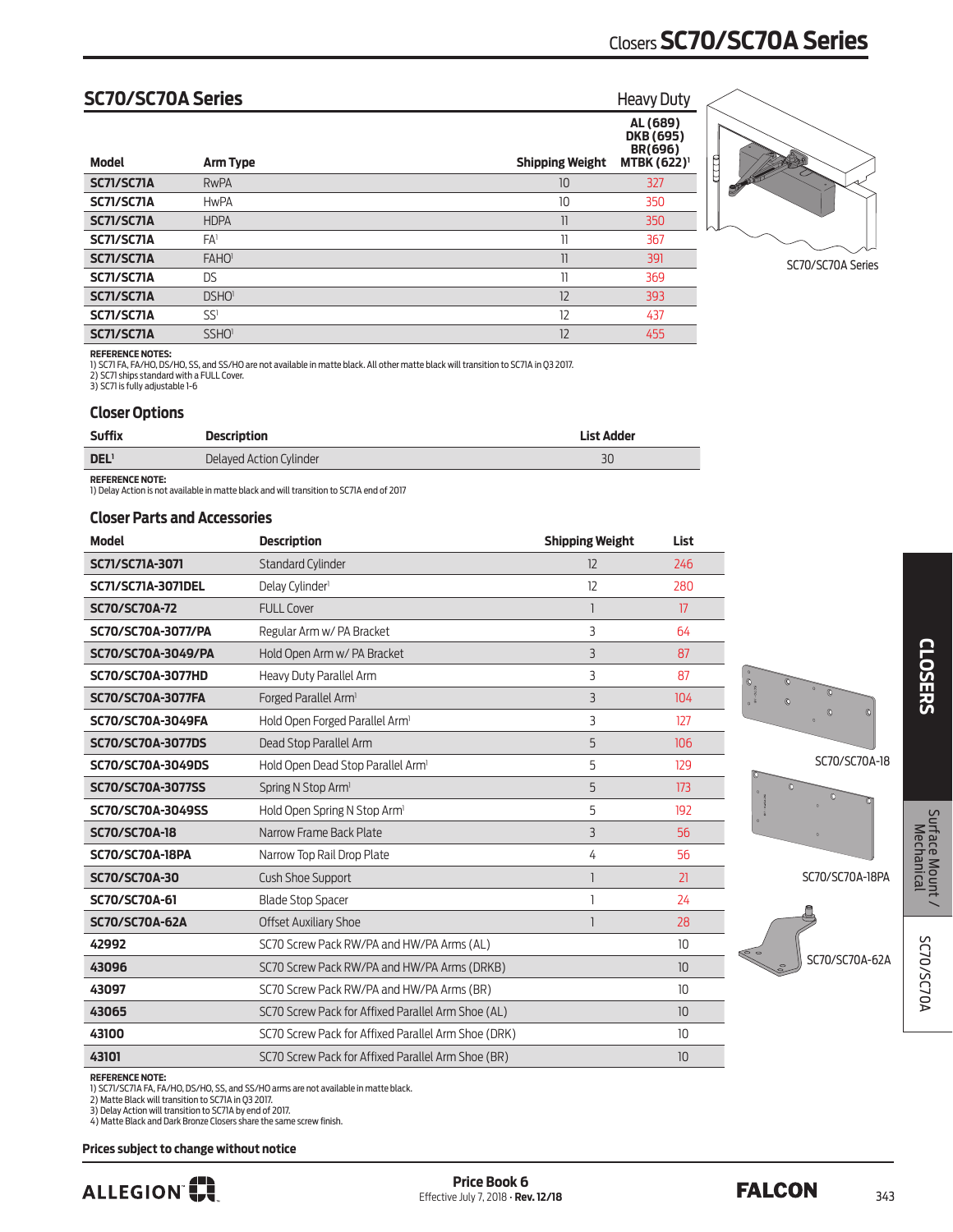# **SC80/SC80A Series** Medium Duty

| <b>Model</b>      | Arm Type          | <b>Shipping Weight</b> | AL (689)<br>DKB (695)<br>BR (696)<br><b>MTBK (622)</b> <sup>1</sup> |
|-------------------|-------------------|------------------------|---------------------------------------------------------------------|
| <b>SC81/SC81A</b> | <b>RwPA</b>       | 8                      | 209                                                                 |
| <b>SC81/SC81A</b> | <b>HwPA</b>       | 8                      | 231                                                                 |
| <b>SC81/SC81A</b> | <b>HDPA</b>       | 10                     | 231                                                                 |
| <b>SC81/SC81A</b> | DS                | 10                     | 250                                                                 |
| <b>SC81/SC81A</b> | DSHO <sup>1</sup> | 10                     | 273                                                                 |
| <b>SC81/SC81A</b> | SS <sup>1</sup>   | 10                     | 318                                                                 |
| <b>SC81/SC81A</b> | SSHO <sup>1</sup> | 10                     | 336                                                                 |



SC80/SC80A (w/ full cover shown)

# **REFERENCE NOTES:**

1) SC81 delay action, HD, DS/HO, SS, and SS/HO arms are not available in matte black. All other matte black will transition to SC81A in Q3 of 2017.<br>2) SC81/SC81A ships standard with a SLIM Cover.<br>3) SC81/SC81A is fully adj

# **Closer Options**

| <b>Suffix</b> | <b>Description</b>      | <b>List Adder</b> |
|---------------|-------------------------|-------------------|
| <b>FC</b>     | <b>FULL Cover</b>       |                   |
| <b>DEL</b>    | Delayed Action Cylinder | ЗС                |
|               |                         |                   |

**REFERENCE NOTE:** 

1) Delay action is not available in matte black and will transition to SC81A end of Q3 2017.

# **Closer Parts and Accessories**

| <b>Model</b>             | <b>Description</b>                                                                        | <b>Shipping Weight</b> | List |
|--------------------------|-------------------------------------------------------------------------------------------|------------------------|------|
| SC81/SC81A-3071          | <b>Standard Cylinder</b>                                                                  | 10                     | 134  |
| <b>SC81-3071DEL</b>      | Delay Cylinder <sup>1</sup>                                                               | 10                     | 168  |
| <b>SC80/SC80A-72</b>     | Slim Cover                                                                                |                        | 12   |
| <b>SC80/SC81A-72FC</b>   | <b>FULL Cover</b>                                                                         |                        | 17   |
| SC80/SC81A-3077/PA       | Regular Arm w/ PA Bracket                                                                 | 3                      | 64   |
| SC80/SC81A-3049/PA       | Hold Open Arm w/ PA Bracket                                                               | 3                      | 87   |
| SC80/SC81A-3077HD        | Heavy Duty Parallel Arm <sup>1</sup>                                                      | 3                      | 87   |
| SC80/SC81A-3077DS        | Dead Stop Parallel Arm                                                                    | 5                      | 106  |
| SC80/SC81A-3049DS        | Hold Open Dead Stop Parallel Arm <sup>1</sup>                                             | 5                      | 129  |
| SC80/SC81A-3077SS        | Spring N Stop Arm <sup>1</sup>                                                            | 5                      | 173  |
| SC80/SC81A-3049SS        | Hold Open Spring N Stop Arm <sup>1</sup>                                                  | 5                      | 192  |
| <b>SC80/SC81A-18</b>     | Mounting Plate - Top Jamb                                                                 | 2                      | 33   |
| <b>SC80/SC81A-18FC</b>   | Mounting Plate - Top Jamb for FULL Cover                                                  | $\overline{2}$         | 33   |
| <b>SC80/SC81A-18PA</b>   | Mounting Plate - PA                                                                       | 2                      | 33   |
| <b>SC80/SC81A-18PAFC</b> | Mounting Plate - PA for FULL Cover                                                        | $\overline{2}$         | 33   |
| SC80/SC81A-30            | Cush Shoe Support                                                                         |                        | 21   |
| SC80/SC81A-61            | <b>Blade Stop Spacer</b>                                                                  |                        | 24   |
| SC80/SC81A-62A           | <b>Offset Auxiliary Shoe</b>                                                              |                        | 28   |
| 043156626427             | SC80A Standard Screw Pack AL Finish replacing 42824                                       |                        | 10   |
| 043156626465             | SC80A Standard Screw Pack DKB Finish replacing 42833                                      |                        | 10   |
| 043156626441             | SC80A Standard Screw Pack BR Finish replacing 42840                                       |                        | 10   |
| 043156626434             | SC60A/80A Screw Pack for Affixed Parallel Arm Shoe (AL)<br>- in addition to 043156626427  |                        | 10   |
| 043156626472             | SC60A/80A Screw Pack for Affixed Parallel Arm Shoe (DKB)<br>- in addition to 043156626465 |                        | 10   |
| 043156626458             | SC60A/80A Screw Pack for Affixed Parallel Arm Shoe (BR)<br>- in addition to 043156626441  |                        | 10   |
| 043156618422             | SC60A/80A PINION CAP (AL)                                                                 |                        | 6    |
| 043156618446             | SC60A/80A PINION CAP (DKB)                                                                |                        | 6    |
| 043156618439             | SC60A/80A PINION CAP (BR)                                                                 |                        | 6    |
| 43924                    | SC60/80/90 PINION CAP (MTBK)                                                              |                        | 6    |





SC80/SC80 A-62A

**CLOSERS** 



**REFERENCE NOTE:**  1) SC80A delay action, HD, DS/HO, SS, and SS/HO arms are not available in matte black.

2) Delay action will transition to SC81A by end of 2017.

3) Matte Black finish will transition to SC81A in Q3 2017. 4) Matte Black and Dark Bronze Closers share the same screw finish.

 **Prices subject to change without notice**